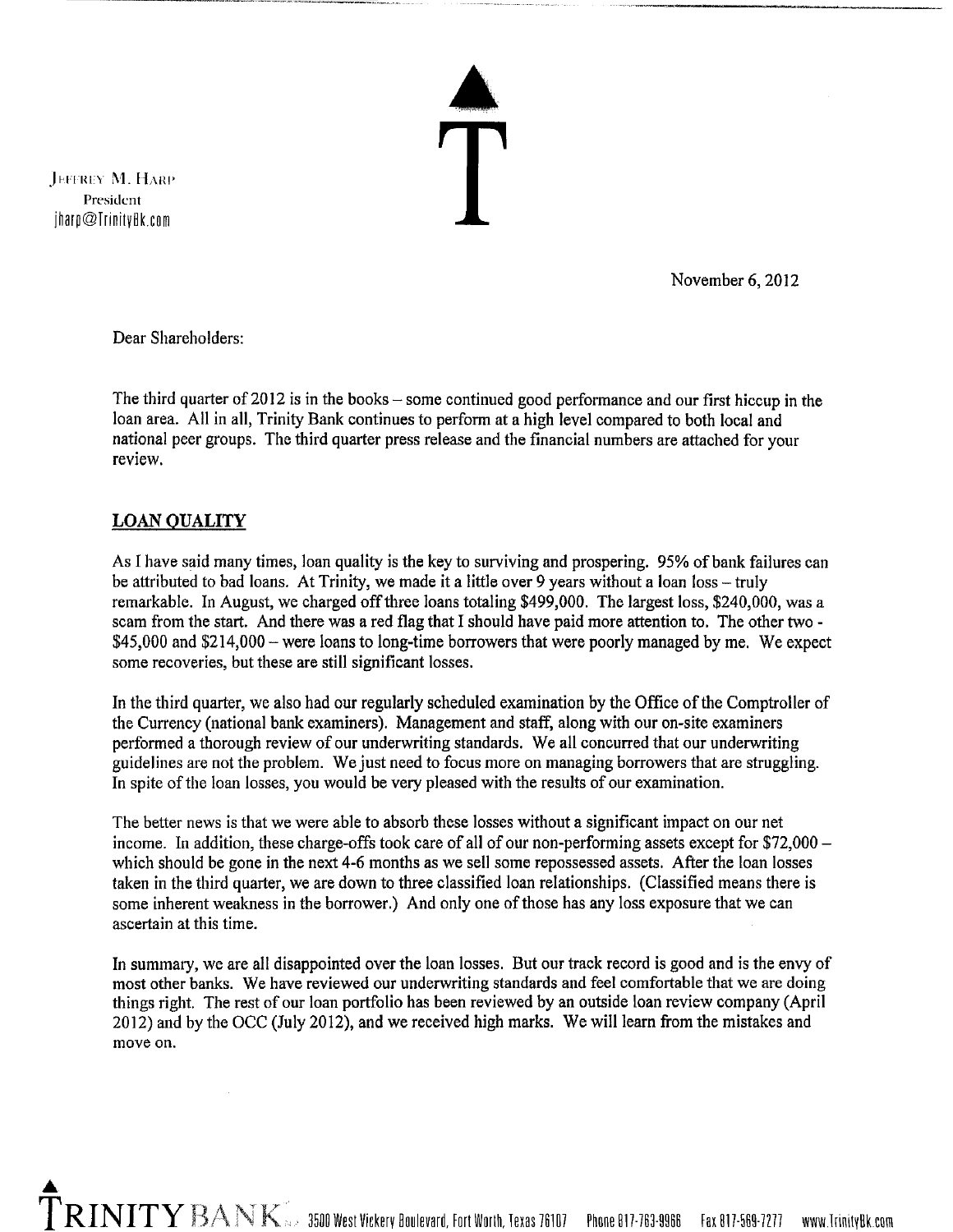### **DIVIDEND**

I hope you have seen the October 9 Press Release announcing a \$.20 per share regular dividend and a \$1.00 per share special dividend. Both dividends will be paid November 15 to shareholders of record as of October 31. I want to share with you a little of our thinking on the dividends.

- Con: Cash dividends are an inefficient way to provide a return on your investment. Cash dividends are paid from retained earnings after having already been taxed at the corporate level. Trinity's tax rate is about 26% (after the effect of tax-free income from our municipal securities). After being taxed once at the corporate level, cash dividends are then taxed to the individual  $- 15\%$  for 2012.
- Pro: Dividends will be taxed at an 18.8% rate in 2013 due to the new tax rate on investment income to support the Affordable Health Care Act (Obamacare). If the "Bush" tax cuts are allowed to expire on January 1, 2013, the top tax rate on dividends will increase to 43.4%.

We made the decision to pay dividends at a time when it is most advantageous to our shareholders from a tax standpoint.

- Con: Paying a dividend means you don't have many growth opportunities. If you did see growth opportunities  $-$  i.e. internal growth, branching or acquisition opportunities, etc.  $$ you should retain the earnings to support the growth in assets.
- Pro: Ifwe don't see profitable growth opportunities (profitable being the key word), we would just continue growing our capital and thereby reduce our return on equity. We could easily get larger. But I haven't seen any opportunities to get larger and make more money.

Even after the special dividend, we have plenty of capital to take advantage of growth opportunities that may become available. I just don't see any right now.

- Con: The bank is earning 13% after tax return on the shareholder's investment. Ifyou pay a cash dividend, I (the shareholder) have to give 15% of it to the tax man and then I have to find another investment that is making 13% after taxes.
- Pro: I can't buy a ham sandwich with a 13% return on equity. I can buy a ham sandwich with a cash dividend.

We had a long meeting while discussing the dividend and the Board was hungry so we voted for the ham sandwich (pardon the attempt at humor). No, really, many studies over long periods of time indicate that dividends play a significant role in the total return on shareholder's investment – calculated by the increase in stock price plus cash dividends. The last study I saw indicated that as much as 40% of the total return came from cash dividends.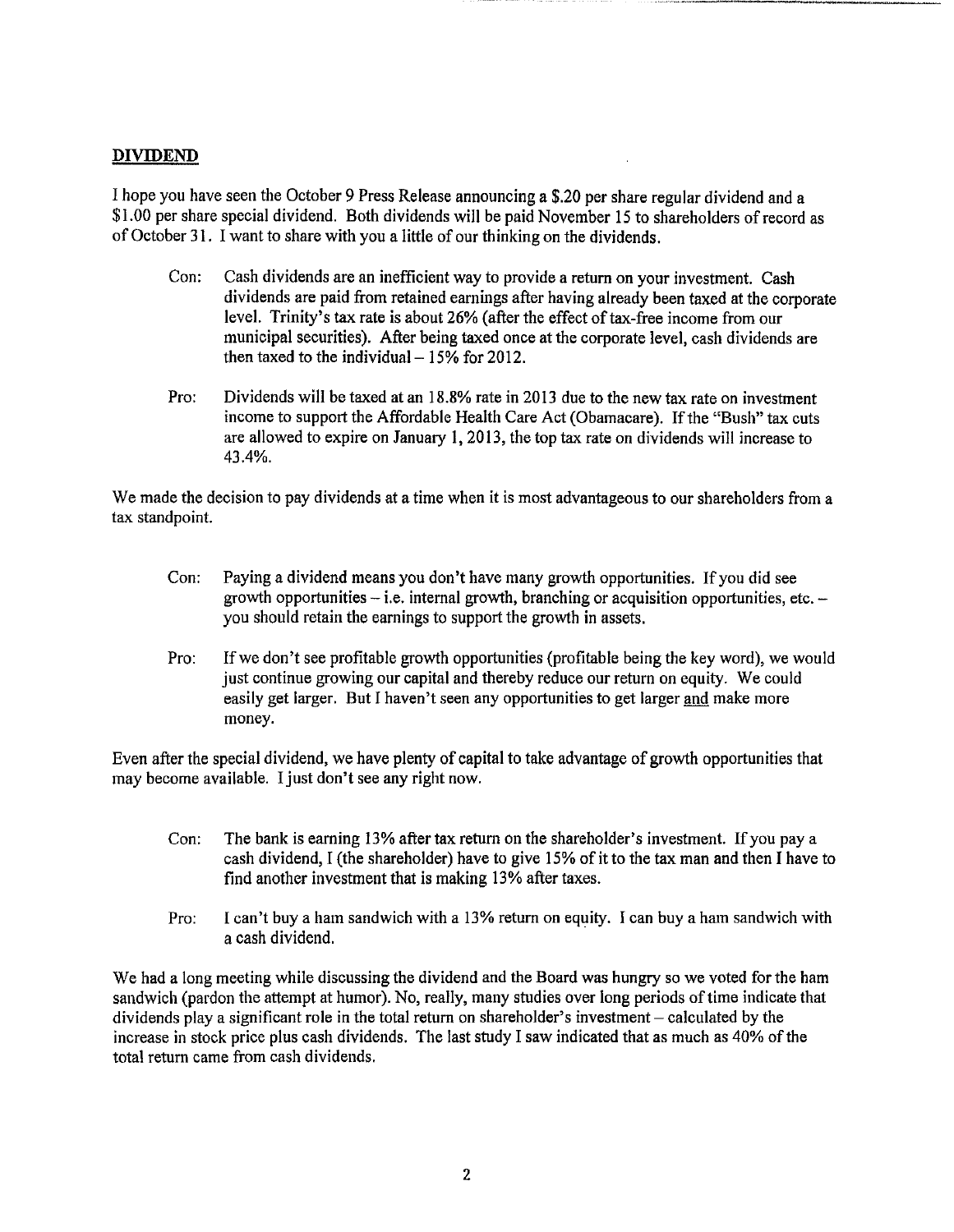With that being said, believe me, we would really like to be growing so fast that we needed to retain all of our earnings to support the growth in the bank's earning assets. But it is just not happening right now. I have to remind myself that banks don't create anything. They are dependent on customers who see a way to make a profit and need to borrow money to take advantage of that profitable opportunity. The Federal Reserve is learning this now (very slowly I might add). The Fed can flood the market with cheap money, but the Fed can't make people borrow it – especially if they don't see a way to make money with it.

This is by no means an exhaustive discussion of cash dividends. But we decided to pay the regular dividend plus the special dividend. The Board will continue to review the dividend policy semiannually.

## **NEXT YEAR**

2013 is shaping up to be a very challenging year for Trinity Bank. We are facing the same two headwinds that have been with us for some time - lack of loan growth and securities maturing at yields that cannot be replaced in today's low rate environment. However, I would have said the same thing last year and this year's results - an increase in net income of  $13-14%$  - are going to be acceptably better than 2011.

The real key to 2013 is whether we can redeploy about \$13 million in maturing securities into good lending relationships with quality customers. If we can do that, 2013 results will be fine. If we can't, then our streak of improving earnings every year since we opened in 2003 will be in jeopardy. Any referrals that you might be able to give us would be welcome.

I know I sound like a broken record lamenting about the lack of loan demand and loan volume. But it has been true and remains true today. Our asset quality is good, and we are one of the most efficient banks of our size in the U.S. Please let me share one item with you that we reviewed in the September board meeting. One of the best measures of efficiency and productivity is the amount of pre-tax income produced by each employee. As of 3-31-12 (the last numbers available), I have listed below the pre-tax income per employee for Trinity Bank, our local peer group, and the national peer group (\$100 million to \$1 billion in assets in a metropolitan area).

## Pre-Tax Income per Employee

\$235,430

Trinity Bank<br>  $\frac{\text{Trainity Bank}}{\$235,430}$   $\frac{\text{Local Peer Group}}{\$74,080}$   $\frac{\text{National Peer Group}}{\$50,700}$ 

This performance (over three times the local peer and 4½ times the national group) is remarkable. Please join me in commending the staff for ajob well done.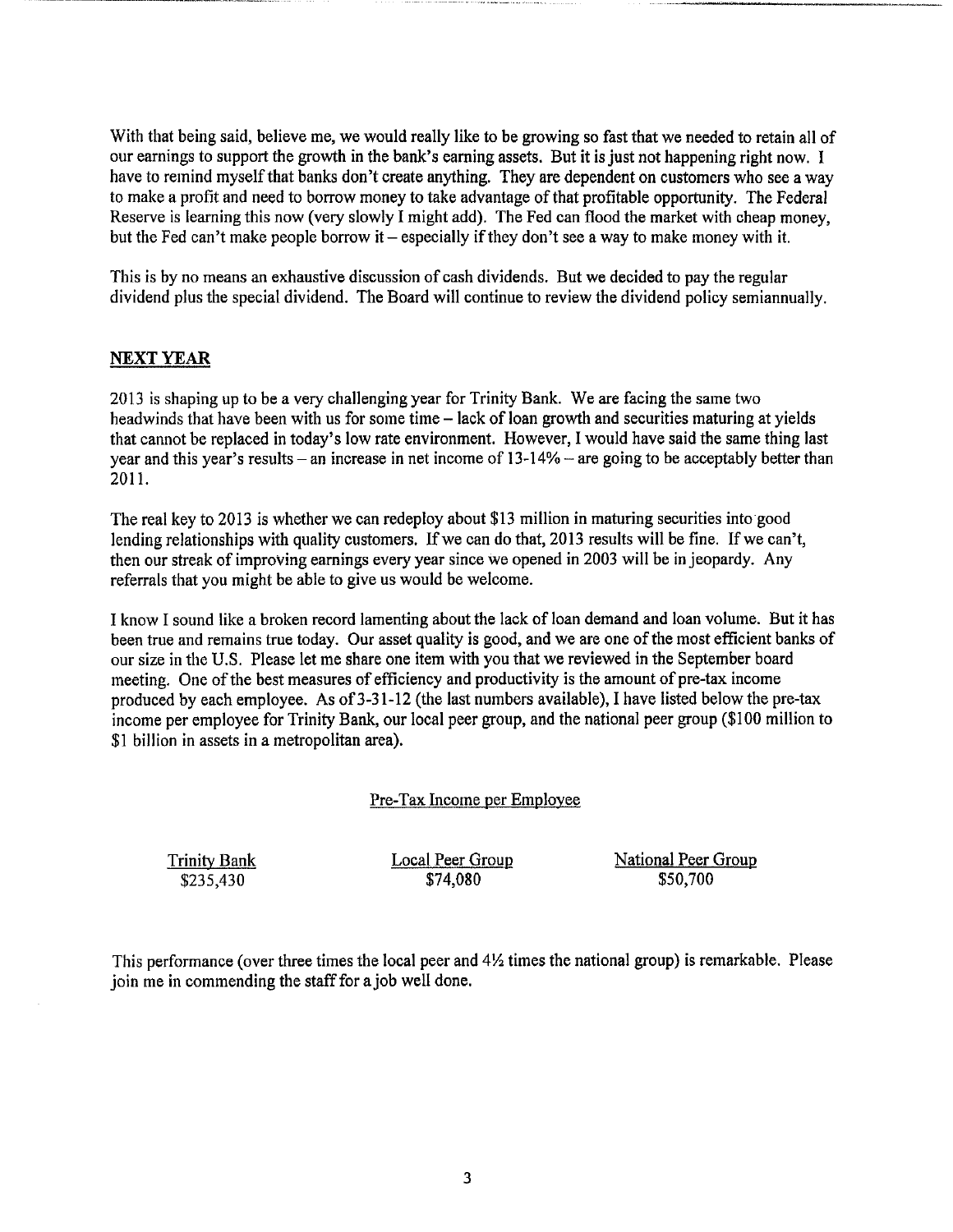## **ARE WE ADDING VALUE?**

Most of you are familiar with Warren Buffett. Most of you would agree that he is one of the best, if not the best, investor of our era. One of his basic tenets is, "For every dollar retained, make sure the company (in this case Trinity Bank) has created at least one dollar of market value". Let me apply that principle to your bank's performance.

| Market Price                        | times             | <b>Shares Outstanding</b>                                             | equals | Market Value                            |
|-------------------------------------|-------------------|-----------------------------------------------------------------------|--------|-----------------------------------------|
| \$31.50                             | X                 | 1,086,000                                                             | $=$    | \$34,209,000                            |
| Less:                               | Beginning Capital |                                                                       |        | $($ \$11,000,000)                       |
| Equals:                             | Value Added       |                                                                       |        | \$23,209,000                            |
| Earnings since inception            | \$11,978,000      |                                                                       |        |                                         |
| Less:                               |                   | Dollars returned to shareholders<br>through repurchases and dividends |        | (\$3,473,000)                           |
| Earnings Reinvested in Trinity Bank |                   |                                                                       |        | 8,235,000<br>\$                         |
|                                     |                   | Value Added<br><b>Earnings Reinvested</b><br>Ratio                    |        | \$23,209,000<br>8,235,000<br>\$<br>2.82 |

For every dollar of earnings reinvested in Trinity bank, we have produced \$2.82 worth of value. This is good performance!

## **THANKSGIVING**

This is the best time of each year for me. My personal blessings are too numerous to count. It is difficult for me to express my thankfulness in thought, word, and deed. But I want you to know how thankful I am for your support in helping us build a great organization.

In reading over this letter, I realize I should have talked about a turkey sandwich instead of a ham sandwich in the dividend discussion. But have a blessed Thanksgiving and remember to take the opportunity to do something for someone less fortunate or someone that can't do anything for you in return. You will be richer for it.

Thanks again for your investment in Trinity Bank. Please call, write, or email if you have any questions or suggestions for future topics.

Sincerely,

*Ytt~* 

Jeffrey M. Harp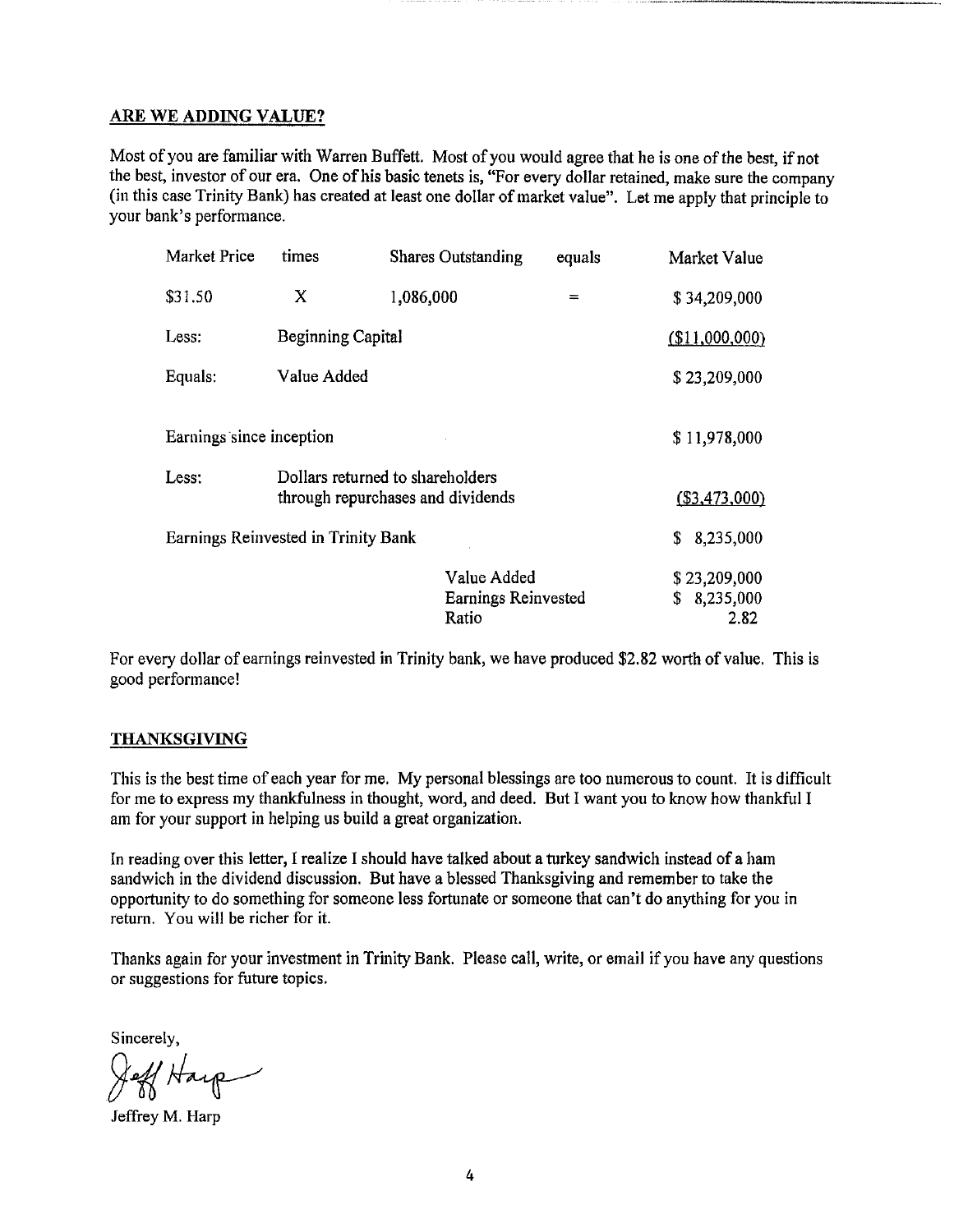# TRINITY BANK REPORTS RECORD EARNINGS

# AND BOTH REGULAR AND SPECIAL CASH DIVIDENDS

FORT WORTH, Texas, October 31, 2012-Trinity Bank, N.A. (OTC Bulletin Board: TYBT) today announced operating results for the third quarter and the nine months ending September 30, 2012.

## **Results of Operations**

For the third quarter of 2012, Trinity Bank, N.A. reported Net Income after Taxes of \$651,000, an increase of 12.2% over third quarter 2011 earnings of \$580,000. Earnings per diluted common share for the third quarter 2012 amounted to \$.57, an increase of 11.8% over third quarter 2011 results of \$.51 per diluted common share.

For the first nine months of 2012, Net Income after Taxes was \$1,915,000, an increase of 14.2% over the nine month 2011 results of \$1,677,000. Earnings per diluted common share for the first nine months of 2012 were \$1.69, an increase of 14.2% over 2011 nine months results of \$1.48 per diluted common share.

Jeffrey M. Harp, President, stated, "Third quarter results were good. Return on Assets and Return on Equity both remain well above national and local peer group results. During the third quarter of 2012, Trinity incurred its first loan losses  $-3$  loans charged off totaling \$495,000. We do not feel that this is the beginning of a trend or an indication that our credit underwriting standards need to be strengthened. It is highly unusual for any bank to go more than 9 years without a single loss. On a positive note, we had accumulated enough reserves to take the losses without significantly affecting current income."

Also from a positive perspective, on October  $9<sup>th</sup>$ , Trinity Bank declared a \$.20 regular dividend and a \$1.00 special dividend payable November 15, 2012 to shareholders of record on October 31,2012.

Harp reported, "We are pleased to provide a tangible return to our shareholders at a time when tax rates are probably at an all-time low. After the dividend, our Capital ratio remains strong, and we are in a position to take advantage of any opportunities that become available to increase shareholder value."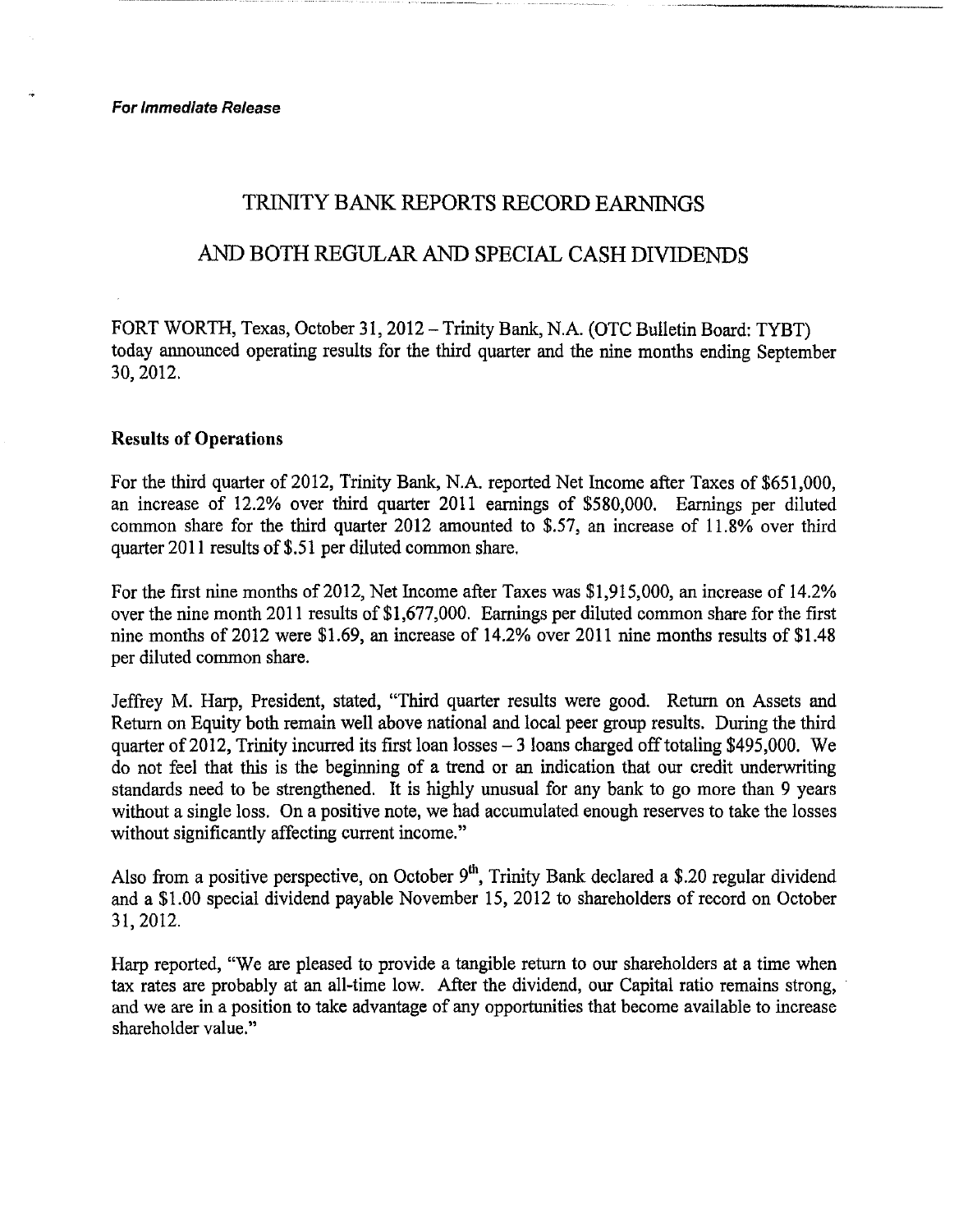#### *Page 2 - Trinity Bank third quarter 2012 earnings*

### **Actual for Quarter Ending**

*(in 000 's except for Earnings per Share)* 

|                                                       | 3 Months        | 3 Months        |               |
|-------------------------------------------------------|-----------------|-----------------|---------------|
|                                                       | $9 - 30 - 12$   | $9 - 30 - 11$   | $\frac{0}{2}$ |
| Net Income                                            | \$651           | \$580           | 12.2%         |
| Diluted Weighted Average Shares<br>Earnings per Share | 1,137<br>\$0.57 | 1,131<br>\$0.51 | 11.8%         |
| Return on Assets                                      | 1.47%           | 1.50%           |               |
| Return on Equity                                      | 13.35%          | 13.26%          |               |

#### **Actual for Nine Months Ending**

|                                 | 9 Months      | 9 Months         |  |
|---------------------------------|---------------|------------------|--|
|                                 | $9 - 30 - 12$ | $9 - 30 - 11$    |  |
| Net Income                      | \$1,915       | \$1,677<br>14.2% |  |
| Diluted Weighted Average Shares | 1,132         | 1,131            |  |
| Earnings per Share              | 1.69          | 1.48<br>14.2%    |  |

Trinity Bank, N.A. is a commercial bank that began operations May 28, 2003. For a full financial statement, visit Trinity Bank's website: <www.trinitybk.com> Regulatory reporting format is also available at [www.fdic.gov.](www.fdic.gov)

###

**For information contact:**  Richard Burt Executive Vice President Trinity Bank 817-763-9966

This Press Release may contain certain forward-looking statements within the meaning of the Private Securities Litigation Reform Act of 1995 regarding future financial conditions, results of operations and the Bank's business operations. Such forward-looking statements involve risks, uncertainties and assumptions, including, but not limited to, monetary policy and general economic conditions in Texas and the greater Dallas-Fort Worth metropolitan area, the risks of changes in interest rates on the level and composition of deposits, loan demand and the values of loan collateral, securities and interest rate protection agreements, the actions of competitors and customers, the success of the Bank in implementing its strategic plan, the failure of the assumptions underlying the reserves for loan losses and the estimations of values of collateral and various financial assets and liabilities, that the costs of technological changes are more difficult or expensive than anticipated, the effects of regulatory restrictions imposed on banks generally, any changes in fiscal, monetary or regulatory policies and other uncertainties as discussed in the Bank's Registration Statement on Form SB-I filed with the Office of the Comptroller of the Currency. Should one or more of these risks or uncertainties materialize, or should these underlying assumptions prove incorrect, actual outcomes may vary materially from outcomes expected or anticipated by the Bank. A forward-looking statement may include a statement of the assumptions or bases underlying the forward-looking statement. The Bank believes it has chosen these assumptions or bases in good faith and that they are reasonable. However, the Bank cautions you that assumptions or bases almost always vary from actual results, and the differences between assumptions or bases and actual results can be material. The Bank undertakes no obligation to publicly update or otherwise revise any forward-looking statements, whether as a result of new information, future events or otherwise, unless the securities laws require the Bank to do so.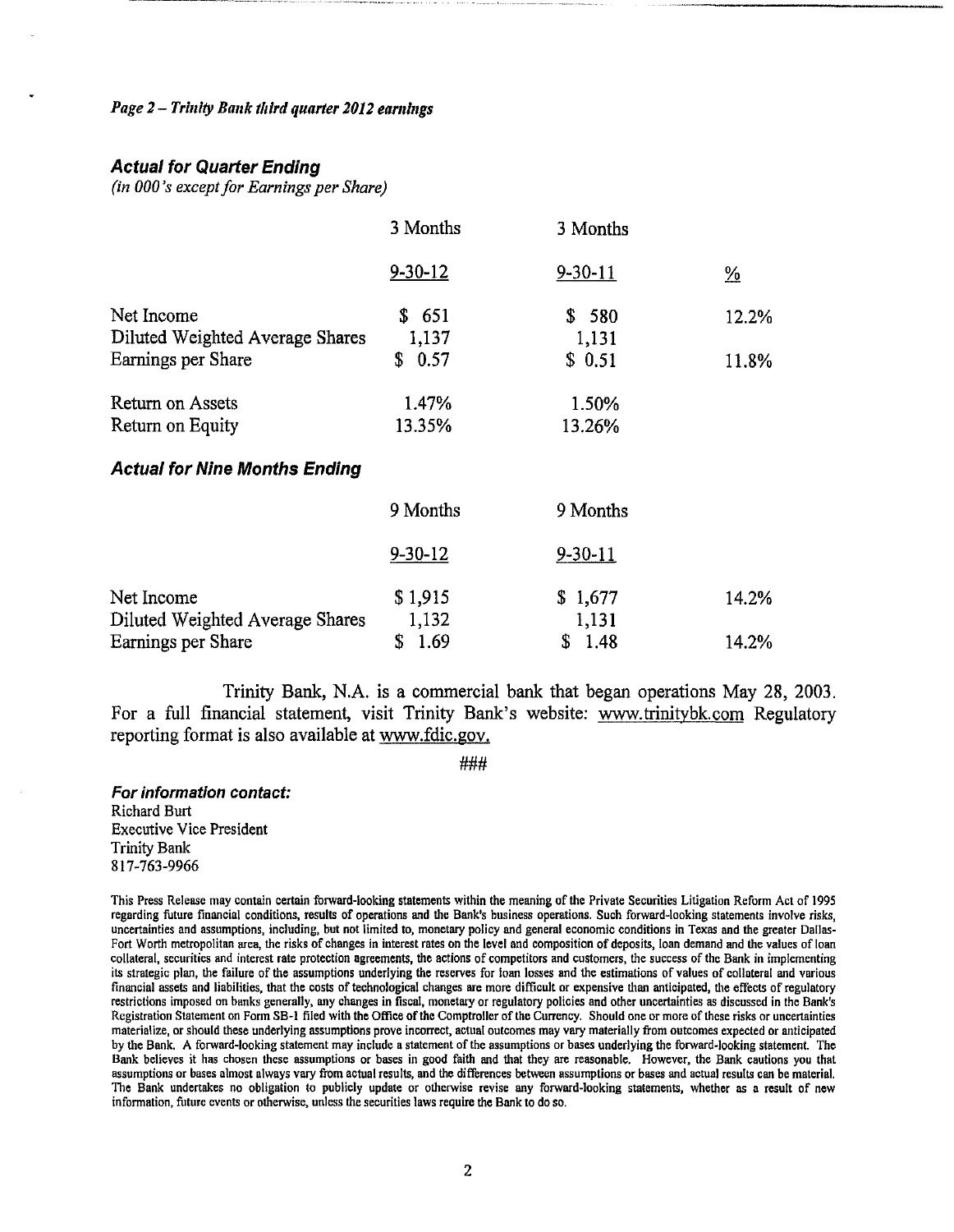#### TRINITY BANK N.A. (Unaudited) (Dollars In thousands, except per share data)

 $\cdot$ 

 $\ddot{\phantom{0}}$ 

 $\bar{z}$ 

l.

|                                              | Quarter Ended | <b>Nine Months Ended</b> |            |              |       |            |  |
|----------------------------------------------|---------------|--------------------------|------------|--------------|-------|------------|--|
|                                              | September 30  |                          | %          | September 30 |       | %          |  |
| <b>EARNINGS SUMMARY</b>                      | 2012          | 2011                     | Change     | 2012         | 2011  | Change     |  |
| Interest income                              | 1,526         | 1,471                    | 3.7%       | 4.595        | 4.371 | 5.1%       |  |
| Interest expense                             | 134           | 203                      | $-34.0%$   | 446          | 646   | -31.0%     |  |
| <b>Net Interest Income</b>                   | 1,392         | 1,268                    | 9.8%       | 4,149        | 3,725 | 11.4%      |  |
| <b>Provision for Loan Losses</b>             | 150           | 0                        | <b>N/A</b> | 150          | 0     | <b>N/A</b> |  |
| Service charges on deposits                  | 37            | 35                       | 5.7%       | 112          | 101   | 10.9%      |  |
| Net gain on securities available for sale    | 153           | 40                       | 282.5%     | 170          | 97    | 75.3%      |  |
| Other income                                 | 56            | 92                       | $-39.1%$   | 177          | 232   | $-23.7%$   |  |
| <b>Total Non Interest Income</b>             | 246           | 167                      | 47.3%      | 459          | 430   | 6.7%       |  |
| Salaries and benefits expense                | 342           | 317                      | 7.9%       | 982          | 969   | 1.3%       |  |
| Occupancy and equipment expense              | 74            | 82                       | $-9.8%$    | 223          | 236   | $-5.5%$    |  |
| Other expense                                | 190           | 271                      | $-29.9%$   | 682          | 749   | -8.9%      |  |
| <b>Total Non Interest Expense</b>            | 606           | 670                      | $-9.6%$    | 1,887        | 1,954 | $-3.4%$    |  |
| Earnings before income taxes                 | 882           | 765                      | 15.3%      | 2,571        | 2,201 | 16.8%      |  |
| Provision for income taxes                   | 231           | 185                      | 24.9%      | 656          | 524   | 25.2%      |  |
| <b>Net Earnings</b>                          | 651           | 580                      | 12.2%      | 1,915        | 1,677 | 14.2%      |  |
| Basic earnings per share                     | 0.60          | 0.54                     | 11.1%      | 1.79         | 1.57  | 14.0%      |  |
| Basic weighted average shares<br>outstanding | 1,079         | 1,070                    |            | 1,071        | 1,070 |            |  |
| Diluted earnings per share                   | 0.57          | 0.51                     | 11.8%      | 1.69         | 1.48  | 14.2%      |  |
| Diluted weighted average shares outstanding  | 1,137         | 1,131                    |            | 1,132        | 1,131 |            |  |

|                                               |                            | <b>Average for Quarter</b> | <b>Average for Nine Months</b> |                            |          |          |
|-----------------------------------------------|----------------------------|----------------------------|--------------------------------|----------------------------|----------|----------|
|                                               | <b>Ending September 30</b> |                            | %                              | <b>Ending September 30</b> |          | %        |
| <b>BALANCE SHEET SUMMARY</b>                  | 2012                       | 2011                       | Change                         | 2012                       | 2011     | Change   |
| Total loans                                   | \$83.792                   | \$74,941                   | 11.8%                          | \$82,691                   | \$72.588 | 13.9%    |
| Total short term investments                  | 27.327                     | 21,204                     | 28.9%                          | 20,949                     | 19,727   | 6.2%     |
| Total investment securities                   | 58,929                     | 51,908                     | 13.5%                          | 58,140                     | 53,076   | 9.5%     |
| Earning assets                                | 170,048                    | 148,053                    | 14.9%                          | 161,780                    | 145,391  | 11.3%    |
| Total assets                                  | 176,847                    | 154,363                    | 14.5%                          | 168,541                    | 152,810  | 10.3%    |
| Noninterest bearing deposits                  | 35.755                     | 27,706                     | 29.1%                          | 32.695                     | 26.076   | 25.4%    |
| interest bearing deposits                     | 119.186                    | 107.061                    | 11.3%                          | 114,627                    | 107,902  | 6.2%     |
| Total deposits                                | 154,941                    | 134,767                    | 15.0%                          | 147,322                    | 133,978  | 10.0%    |
| Fed Funds Purchased and Repurchase Agreements | 395                        | 411                        | $-3.9%$                        | 366                        | 476      | $-23.1%$ |
| Shareholders' equity                          | 20,621                     | 18.401                     | 12.1%                          | 20,002                     | 17,692   | 13.1%    |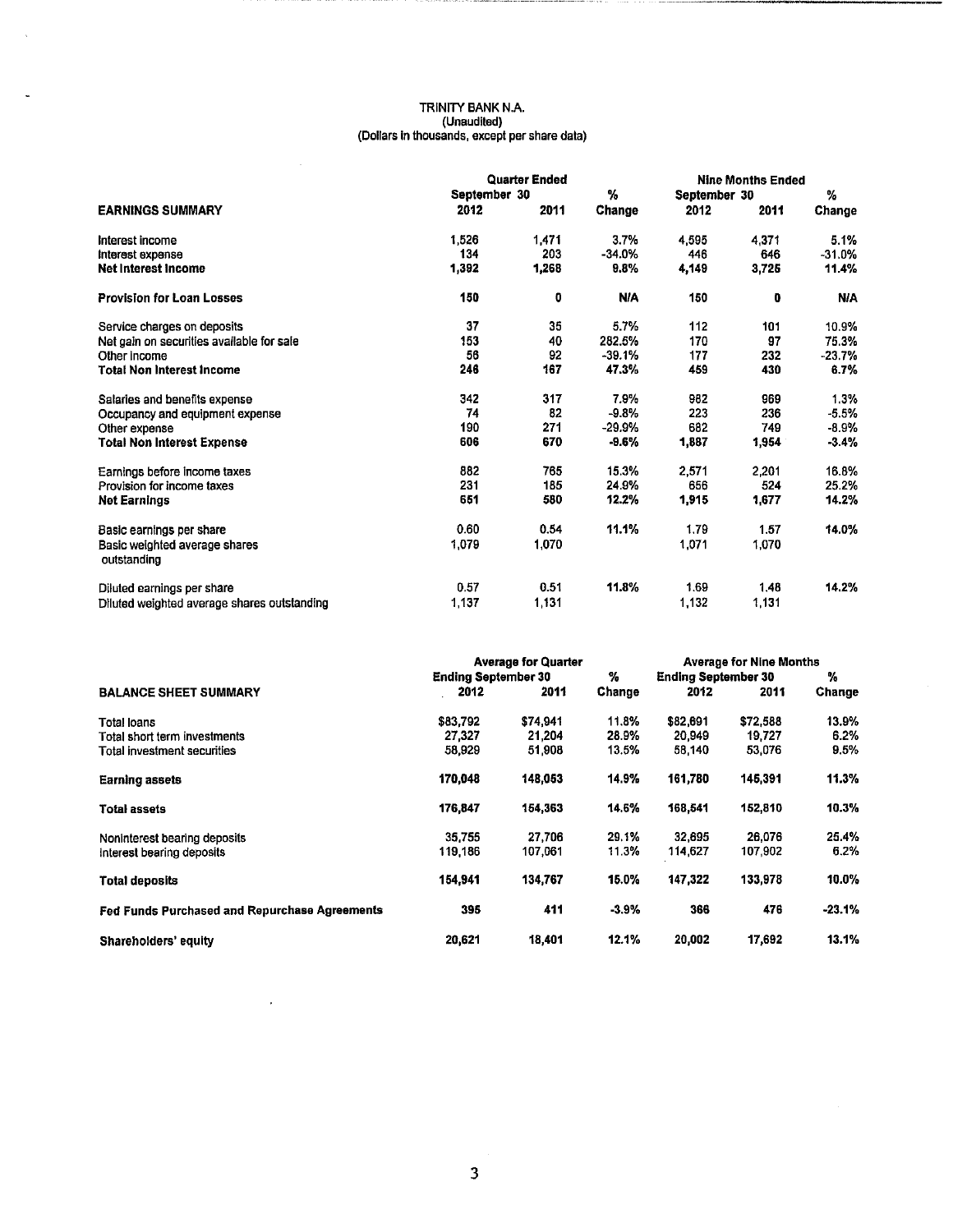#### TRINITY BANK N.A. (Unaudited) (Dollars in thousands, except per share data)

|                                               | <b>Average for Quarter Ending</b> |                 |           |          |           |  |  |  |
|-----------------------------------------------|-----------------------------------|-----------------|-----------|----------|-----------|--|--|--|
|                                               | Sept. 30,                         | <b>June 30,</b> | March 31. | Dec 31.  | Sept. 30, |  |  |  |
| <b>BALANCE SHEET SUMMARY</b>                  | 2012                              | 2012            | 2012      | 2011     | 2011      |  |  |  |
| Total loans                                   | \$83,792                          | \$83,133        | \$81.136  | \$76,426 | \$74,941  |  |  |  |
| Total short term investments                  | 27,327                            | 16,955          | 18,495    | 26,760   | 21,204    |  |  |  |
| Total investment securities                   | 58,929                            | 58.031          | 57,451    | 56,751   | 51,908    |  |  |  |
| <b>Earning assets</b>                         | 170,048                           | 158,119         | 157,082   | 159,937  | 148,053   |  |  |  |
| <b>Total assets</b>                           | 176,847                           | 164,933         | 163,755   | 166.392  | 154,363   |  |  |  |
| Noninterest bearing deposits                  | 35,755                            | 31.337          | 29.804    | 32.552   | 27,706    |  |  |  |
| Interest bearing deposits                     | 119,186                           | 112,538         | 113,263   | 113,758  | 107,061   |  |  |  |
| <b>Total deposits</b>                         | 154,941                           | 143,875         | 143,067   | 146.310  | 134,767   |  |  |  |
| Fed Funds Purchased and Repurchase Agreements | 395                               | 251             | 450       | 584      | 411'      |  |  |  |
| <b>Shareholders' equity</b>                   | 20,621                            | 19,962          | 19,416    | 18,690   | 18.401    |  |  |  |

|                                           | <b>Quarter Ended</b> |                 |           |         |           |  |  |  |
|-------------------------------------------|----------------------|-----------------|-----------|---------|-----------|--|--|--|
|                                           | Sept. 30,            | <b>June 30,</b> | March 31, | Dec 31. | Sept. 30, |  |  |  |
| <b>HISTORICAL EARNINGS SUMMARY</b>        | 2012                 | 2012            | 2012      | 2011    | 2011      |  |  |  |
| Interest income                           | 1.526                | 1,554           | 1,514     | 1,509   | 1,471     |  |  |  |
| Interest expense                          | 134                  | 151             | 161       | 199     | 203       |  |  |  |
| Net Interest Income                       | 1,392                | 1,403           | 1,353     | 1,310   | 1,268     |  |  |  |
| <b>Provision for Loan Losses</b>          | 150                  | 0               | 0         | 0       | 0         |  |  |  |
| Service charges on deposits               | 37                   | 28              | 37        | 37      | 35        |  |  |  |
| Net gain on securities available for sale | 153                  | 0               | 17        | 18      | 40        |  |  |  |
| Other income                              | 56                   | 72              | 59        | 55      | 92        |  |  |  |
| <b>Total Non Interest Income</b>          | 246                  | 100             | 113       | 110     | 167       |  |  |  |
| Salaries and benefits expense             | 342                  | 309             | 331       | 450     | 317       |  |  |  |
| Occupancy and equipment expense           | 74                   | 76              | 74        | 81      | 82        |  |  |  |
| FDIC expense                              | (59)                 | 14              | 14        | 45      | 45        |  |  |  |
| Other expense                             | 249                  | 238             | 223       | 45      | 226       |  |  |  |
| <b>Total Non Interest Expense</b>         | 606                  | 637             | 642       | 621     | 670       |  |  |  |
| Earnings before income taxes              | 882                  | 866             | 824       | 799     | 765       |  |  |  |
| Provision for income taxes                | 231                  | 222             | 203       | 194     | 185       |  |  |  |
| <b>Net Earnings</b>                       | 651                  | 644             | 621       | 605     | 580       |  |  |  |

 $\bar{\beta}$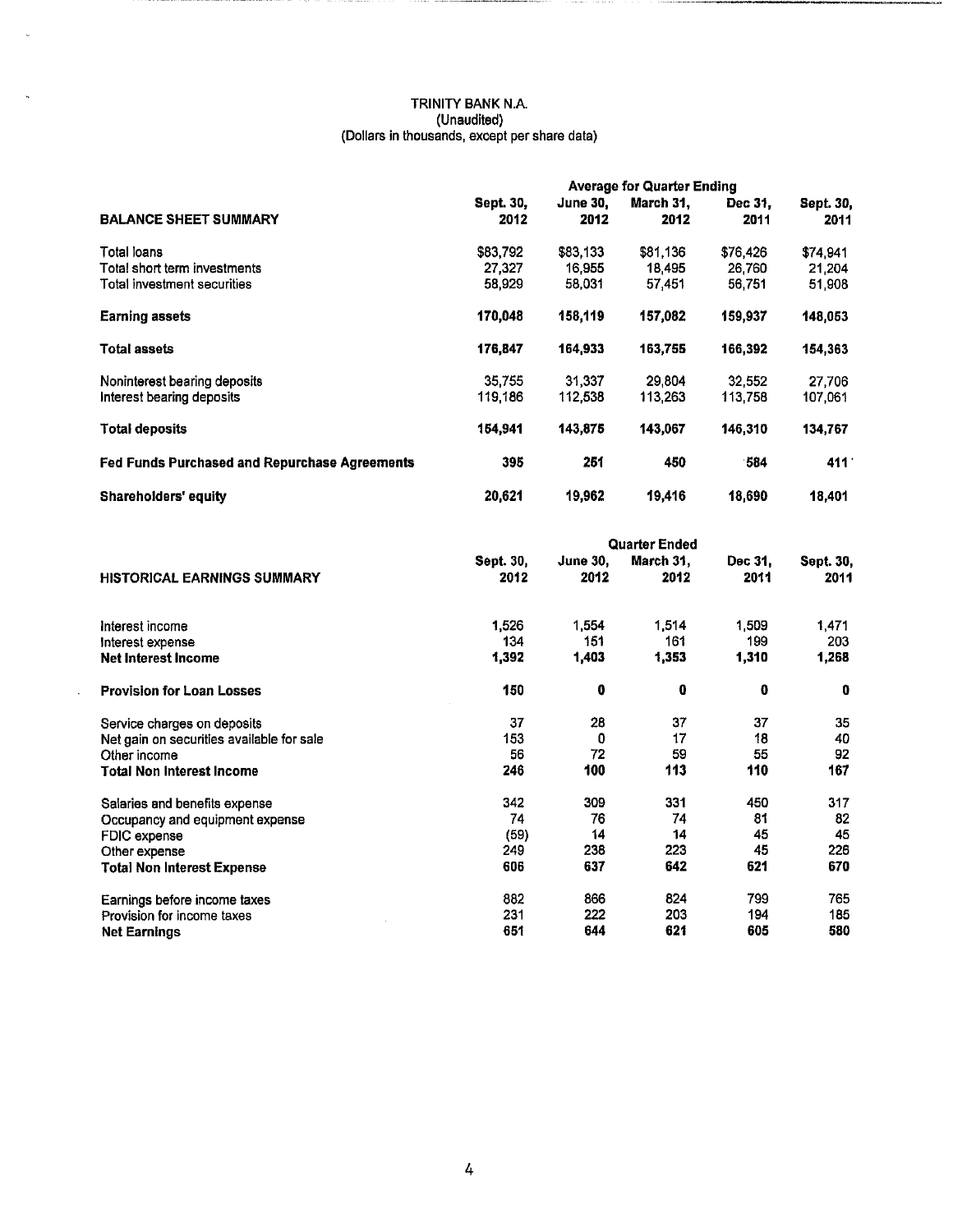#### TRINITY BANK N.A. (Unaudited) (Dollars in thousands, except per share data)

. . . . . .

t,

|                                               | <b>Ending Balance</b> |                         |                       |                 |                   |  |  |
|-----------------------------------------------|-----------------------|-------------------------|-----------------------|-----------------|-------------------|--|--|
| HISTORICAL BALANCE SHEET                      | Sept. 30,<br>2012     | <b>June 30,</b><br>2012 | March 31.<br>2012     | Dec 31.<br>2011 | Sept. 30,<br>2011 |  |  |
|                                               |                       |                         |                       |                 |                   |  |  |
| Total loans                                   | \$84,625              | \$83,510                | \$84,808              | \$81,272        | \$76,180          |  |  |
| Total short term investments                  | 30,196                | 16,923                  | 18,681                | 19,279          | 27,716            |  |  |
| Total investment securities                   | 58,166                | 61,625                  | 56,640                | 58,540          | 53,370            |  |  |
| <b>Total earning assets</b>                   | 172,987               | 162,058                 | 160,129               | 159,091         | 157,266           |  |  |
| Allowance for loan losses                     | (1,026)               | (1, 371)                | (1, 371)              | (1, 371)        | (1, 371)          |  |  |
| Premises and equipment                        | 1,322                 | 1,340                   | 1,368                 | 1,378           | 1,413             |  |  |
| <b>Other Assets</b>                           | 6,040                 | 6,469                   | 6,706                 | 7,843           | 6,209             |  |  |
| <b>Total assets</b>                           | 179,323               | 168,496                 | 166,832               | 166,941         | 163,517           |  |  |
| Noninterest bearing deposits                  | 36,826                | 33,721                  | 32,239                | 34,203          | 33,733            |  |  |
| Interest bearing deposits                     | 120,298               | 113,377                 | 114,268               | 112,163         | 109,722           |  |  |
| <b>Total deposits</b>                         | 157,124               | 147,098                 | 146,507               | 146,366         | 143,455           |  |  |
| Fed Funds Purchased and Repurchase Agreements | 409                   | 294                     | 203                   | 713             | 398               |  |  |
| <b>Other Liabilities</b>                      | 910                   | 809                     | 898                   | 792             | 896               |  |  |
| <b>Total liabilities</b>                      | 158,443               | 148,201                 | 147,608               | 147,871         | 144,749           |  |  |
| Shareholders' Equity Actual                   | 19,775                | 19,244                  | 18,368                | 18,025          | 17,667            |  |  |
| Unrealized Gain - AFS                         | 1,105                 | 1,051                   | 856                   | 1,045           | 1,100             |  |  |
| <b>Total Equity</b>                           | 20,880                | 20,295                  | 19,224                | 19,070          | 18,767            |  |  |
|                                               |                       |                         | <b>Quarter Ending</b> |                 |                   |  |  |
|                                               | Sept. 30,             | <b>June 30,</b>         | March 31,             | Dec 31,         | Sept. 30,         |  |  |
| <b>NONPERFORMING ASSETS</b>                   | 2012                  | 2012                    | 2012                  | 2011            | 2011              |  |  |
| Nonaccrual loans                              | SO.                   | \$528                   | \$221                 | \$653           | \$735             |  |  |
| Restructured loans                            | \$0                   | \$0                     | \$0                   | \$0             | \$0               |  |  |
| Other real estate & foreclosed assets         | \$72                  | \$0                     | \$0                   | \$0             | \$0               |  |  |
| Accruing loans past due 90 days or more       | \$0                   | \$0                     | \$0                   | \$0             | \$0               |  |  |
| <b>Total nonperforming assets</b>             | \$72                  | \$528                   | \$221                 | \$653           | \$735             |  |  |
| Accruing loans past due 30-89 days            | \$0                   | \$0                     | \$0                   | \$0             | \$0               |  |  |
| Total nonperforming assets as a percentage    |                       |                         |                       |                 |                   |  |  |
| of loans and foreclosed assets                | 0.09%                 | 0.63%                   | 0.26%                 | 0.80%           | 0.96%             |  |  |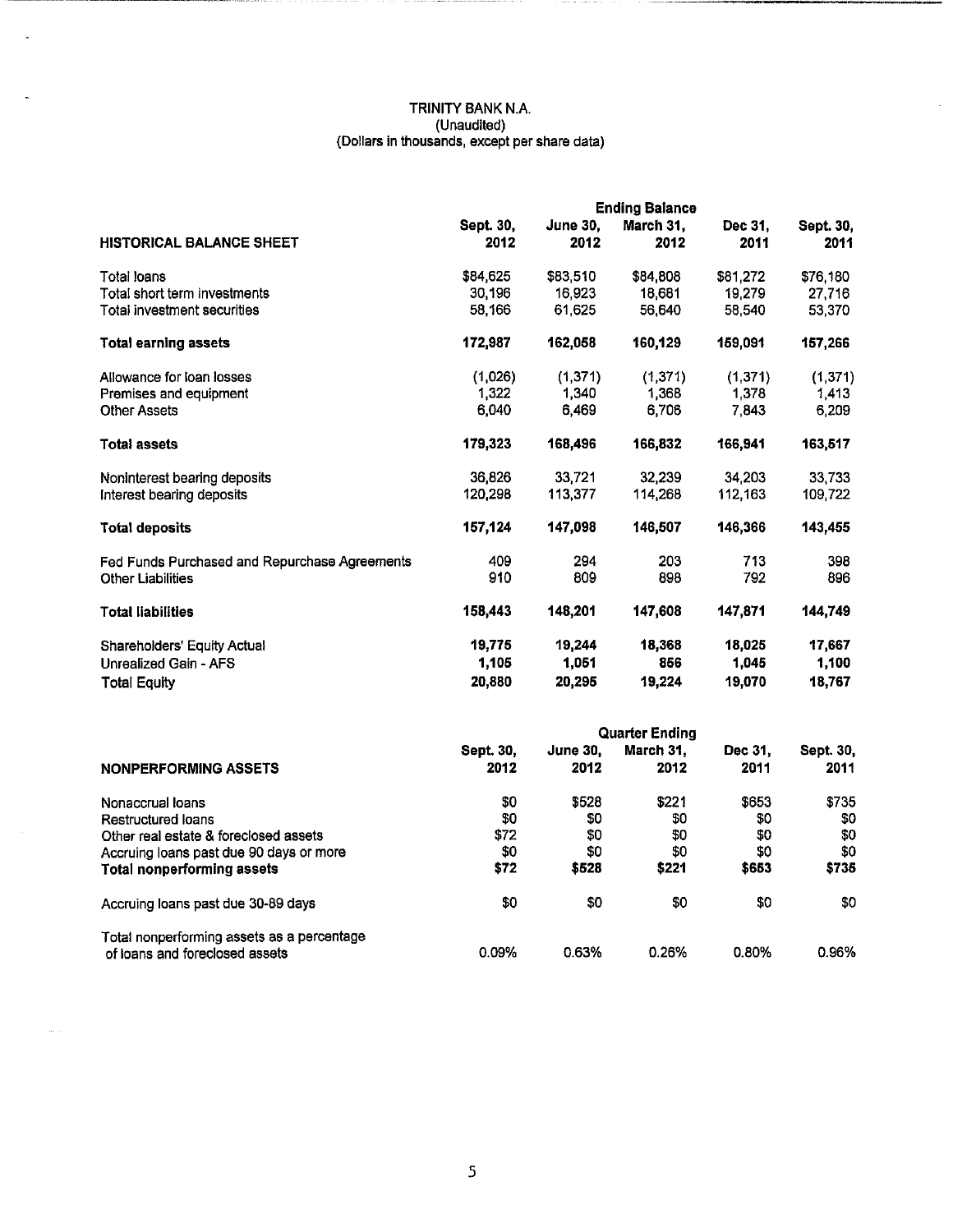#### TRINITY BANK N.A. (Unaudited) (Dollars in thousands, except per share data)

j.

 $\ddot{\phantom{1}}$ 

 $\sim 10^4$ 

 $\ddot{\phantom{a}}$ 

|                                            | <b>Quarter Ending</b> |                         |                   |                 |                   |  |  |
|--------------------------------------------|-----------------------|-------------------------|-------------------|-----------------|-------------------|--|--|
| <b>ALLOWANCE FOR</b><br><b>LOAN LOSSES</b> | Sept. 30,<br>2012     | <b>June 30.</b><br>2012 | March 31.<br>2012 | Dec 31.<br>2011 | Sept. 30,<br>2011 |  |  |
| <b>Balance at beginning of period</b>      | \$1,371               | \$1,371                 | \$1,371           | \$1,371         | \$1,371           |  |  |
| Loans charged off                          | (499)                 | 0                       | o                 | O               | 0                 |  |  |
| Loan recoveries                            | 4                     | 0                       | 0                 | Ω               | 0                 |  |  |
| Net (charge-offs) recoveries               | (495)                 | ٥                       | O                 | 0               | 0                 |  |  |
| Provision for loan losses                  | 150                   |                         |                   |                 | O                 |  |  |
| Balance at end of period                   | \$1,026               | \$1,371                 | \$1,371           | \$1,371         | \$1,371           |  |  |
| Allowance for loan losses                  |                       |                         |                   |                 |                   |  |  |
| as a percentage of total loans             | 1.21%                 | 1.64%                   | 1.62%             | 1.69%           | 1.80%             |  |  |
| Allowance for loan losses                  |                       |                         |                   |                 |                   |  |  |
| as a percentage of nonperforming loans     | 1425.00%              | 259.66%                 | 620.36%           | 209.95%         | 186.53%           |  |  |
| Net charge-offs (recoveries) as a          |                       |                         |                   |                 |                   |  |  |
| percentage of average loans                | 0.59%                 | N/A                     | N/A               | <b>N/A</b>      | N/A               |  |  |
| Provision for loan losses                  |                       |                         |                   |                 |                   |  |  |
| as a percentage of average loans           | 0.18%                 | N/A                     | N/A               | N/A             | N/A               |  |  |

| <b>SELECTED RATIOS</b>                                              | Sept. 30,<br>2012 | <b>June 30.</b><br>2012 | <b>March 31.</b><br>2012 | Dec 31,<br>2011 | Sept. 30,<br>2011 |
|---------------------------------------------------------------------|-------------------|-------------------------|--------------------------|-----------------|-------------------|
| Return on average assets (annualized)                               | 1.47%             | 1.56%                   | 1.52%                    | 1.45%           | 1.50%             |
| Return on average equity (annualized)                               | 12.63%            | 12.90%                  | 12.79%                   | 12.95%          | 12.61%            |
| Return on average equity (excluding unrealized gain on investments) | 13.35%            | 13.61%                  | 13.56%                   | 13.62%          | 13.26%            |
| Average shareholders' equity to average assets                      | 11.66%            | 12.10%                  | 11.86%                   | 11.23%          | 11.92%            |
| Yield on earning assets (tax equivalent)                            | 3.82%             | 4.19%                   | 4.14%                    | 4.05%           | 4.26%             |
| Cost of interest bearing funds                                      | 0.45%             | 0.54%                   | 0.57%                    | 0.70%           | 0.76%             |
| Net interest margin (tax equivalent)                                | 3.50%             | $3.81\%$                | 3.73%                    | 3.56%           | 3.72%             |
| Efficiency ratio (tax equivalent)                                   | 38.20             | 39.59                   | 40.71                    | 40.55           | 43.42             |
| End of period book value per common share                           | 19.23             | 18.79                   | 18.20                    | 18.05           | 17.60             |
| End of period book value (excluding unrealized gain on investments) | 18.21             | 17.82                   | 17.39                    | 17.07           | 16.57             |
| End of period common shares outstanding                             | 1,086             | 1,080                   | 1,056                    | 1,056           | 1,066             |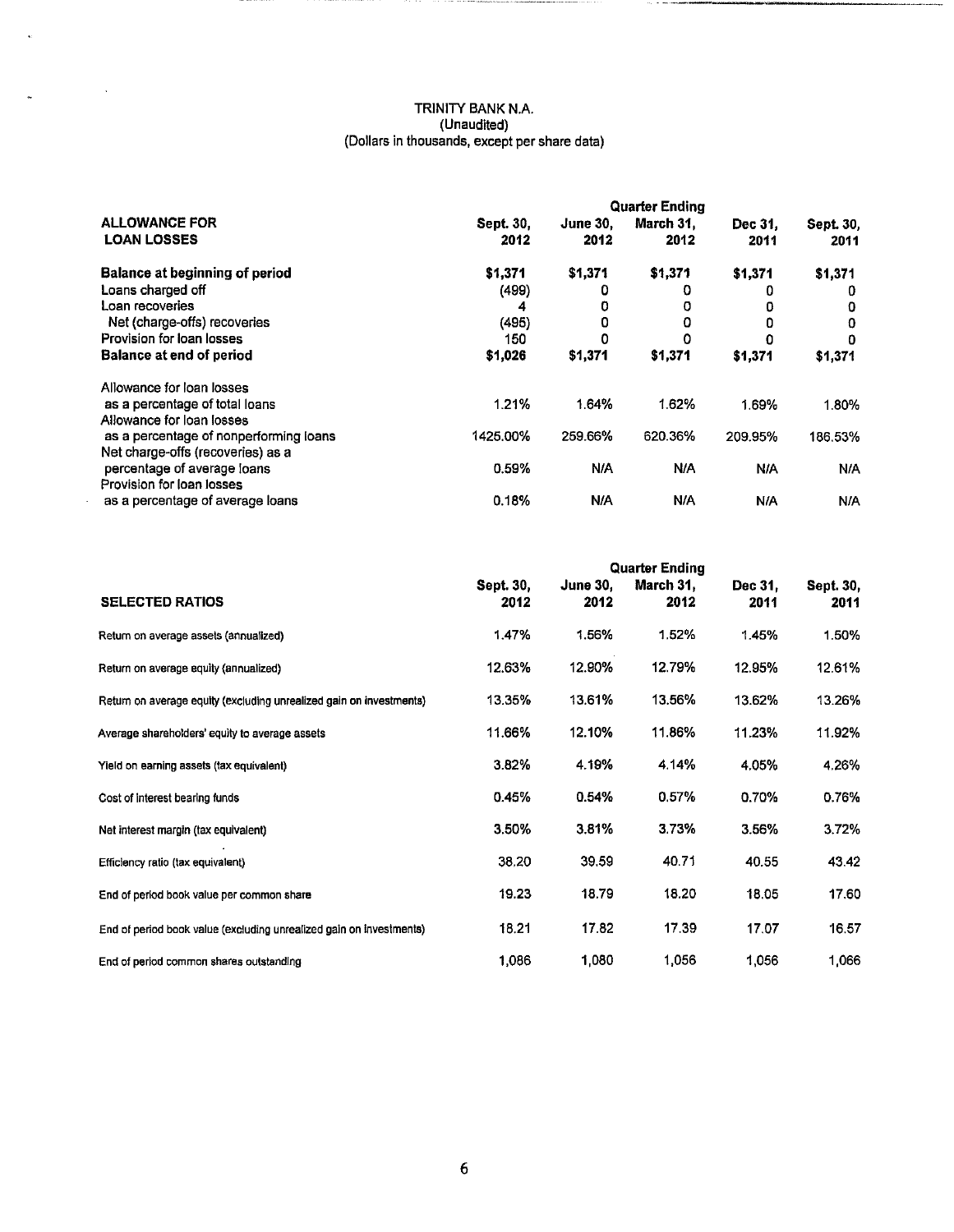#### TRINITY BANK N.A. (Unaudited) (Dollars In thousands, except per share data)

----------------------

 $\ddot{\phantom{a}}$ 

 $\ddot{\phantom{a}}$ 

 $\mathcal{A}^{\mathcal{A}}$ 

|                                                  |           |                    |            | 3 Months Ending   |                         |       |                    |                   |
|--------------------------------------------------|-----------|--------------------|------------|-------------------|-------------------------|-------|--------------------|-------------------|
|                                                  |           | September 30, 2012 |            |                   |                         |       | September 30, 2011 |                   |
|                                                  | Average   |                    |            | Tax<br>Equivalent | Average                 |       |                    | Tax<br>Equivalent |
| YIELD ANALYSIS                                   | Balance   | Interest           | Yield      | Yield             | <b>Balance Interest</b> |       | Yield              | Yield             |
| Interest Earning Assets:                         |           |                    |            |                   |                         |       |                    |                   |
| Short term investment                            | 27.327    | 29                 | 0.42%      | 0.42%             | 21,204                  | 29    | 0.65%              | 0.55%             |
| <b>Investment securities</b>                     | 20,433    | 185                | 3.62%      | 3.62%             | 16,973                  | 184   | 4.34%              | 4.34%             |
| <b>Tax Free securities</b>                       | 38.496    | 224                | 2.33%      | 3.35%             | 34,935                  | 245   | 2.81%              | 4.04%             |
| Loans                                            | 83,792    | 1,088              | 5.19%      | 5.19%             | 74,941                  | 1,013 | 5.41%              | 5.41%             |
| <b>Total Interest Earning Assets</b>             | 170,048   | 1,526              | 3.59%      | 3.82%             | 148,053                 | 1,471 | 3.97%              | 4.26%             |
| <b>Noninterest Earning Assets:</b>               |           |                    |            |                   |                         |       |                    |                   |
| Cash and due from banks                          | 3,460     |                    |            |                   | 3,332                   |       |                    |                   |
| Other assets                                     | 4.585     |                    |            |                   | 4.349                   |       |                    |                   |
| Allowance for loan losses                        | (1, 246)  |                    |            |                   | (1, 371)                |       |                    |                   |
| <b>Total Noninterest Earning Assets</b>          | 6,799     |                    |            |                   | 6,310                   |       |                    |                   |
| <b>Total Assets</b>                              | \$176,847 |                    |            |                   | \$154,363               |       |                    |                   |
| Interest Bearing Liabilities:                    |           |                    |            |                   |                         |       |                    |                   |
| Transaction and Money Market accounts            | 91,440    | 85                 | 0.37%      | 0.37%             | 78,162                  | 135   | 0.69%              | 0.69%             |
| Certificates and other time deposits             | 27,746    | 49                 | 0.71%      | 0.71%             | 28,899                  | 68    | 0.94%              | 0.94%             |
| Other borrowings                                 | 395       | 0                  | <b>N/A</b> | N/A               | 411                     | 1     | 0.49%              | 0.49%             |
| <b>Total Interest Bearing Liabilities</b>        | 119,581   | 134                | 0.45%      | 0.45%             | 107,472                 | 204   | 0.76%              | 0.76%             |
| Noninterest Bearing Liabilities                  |           |                    |            |                   |                         |       |                    |                   |
| Demand deposits                                  | 35,755    |                    |            |                   | 27,706                  |       |                    |                   |
| Other liabilities                                | 890       |                    |            |                   | 784                     |       |                    |                   |
| <b>Shareholders' Equity</b>                      | 20,621    |                    |            |                   | 18,401                  |       |                    |                   |
| <b>Total Liabilities and Shareholders Equity</b> | \$176,847 |                    |            |                   | \$154,363               |       |                    |                   |
| <b>Net Interest Income and Spread</b>            |           | 1.392              | 3.14%      | 3.37%             |                         | 1,268 | 3.22%              | 3.50%             |
| <b>Net Interest Margin</b>                       |           |                    | 3.27%      | 3.50%             |                         |       | 3.43%              | 3.72%             |